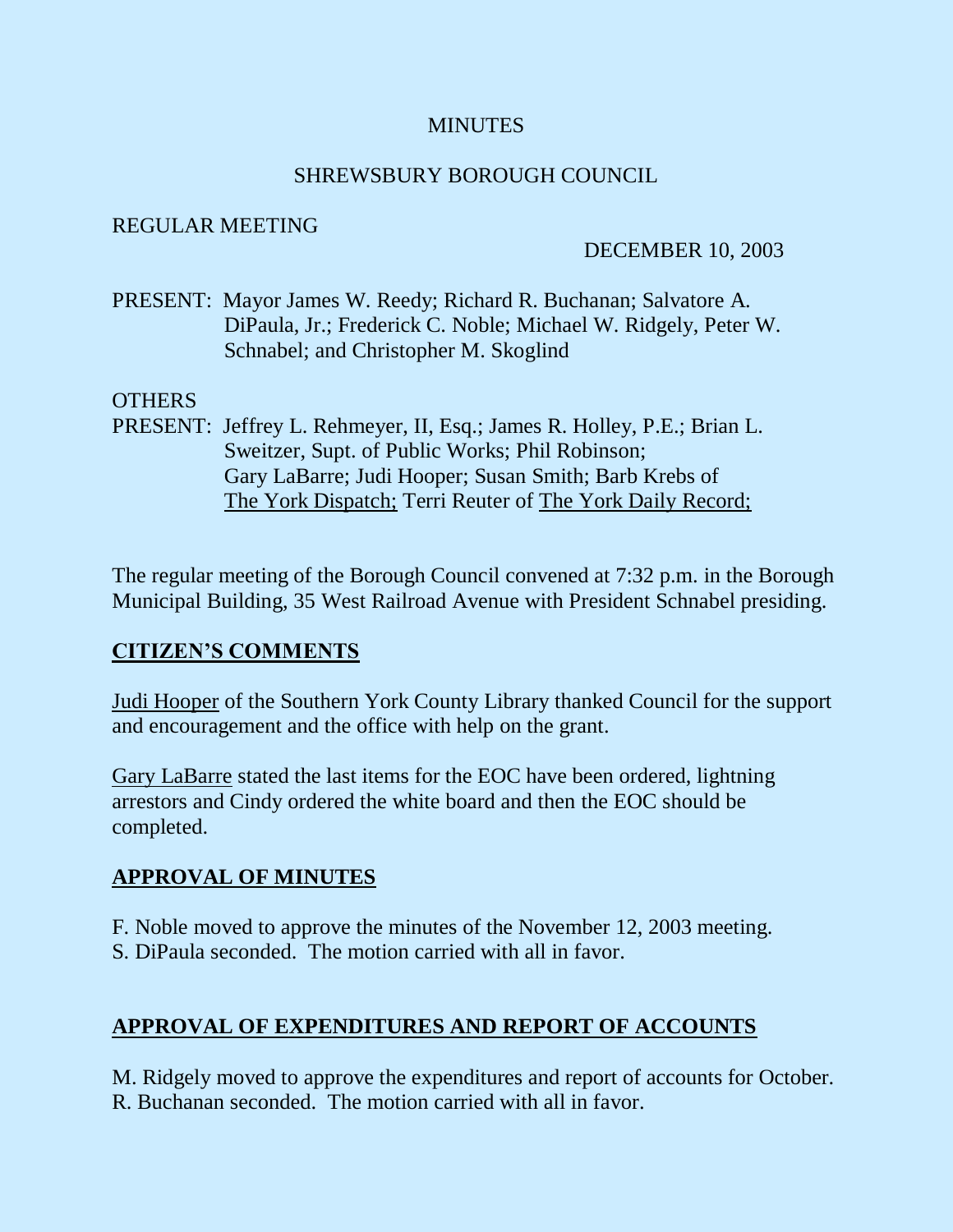# **BILLS**

- Kimberly Dettinger bookkeeping services for 11/9 – 12/7 20.5 hours \$410.00 - James R. Holley & Associates general engineering \$786.62; emergency sewer repair Kirschner Rd. \$1,201.64; streets 2004 budget cost \$408.00; sanitary sewer repairs 2003 \$2,748.23; Forest Lakes, sewer budget cost sharing \$916.00; new wells and meeting pipe deposit, water meter reading \$1,084.65

C. Skoglind moved to approve payment of the above invoices.

S. DiPaula seconded. The motion carried with all in favor.

## **SUBDIVISION AND LAND DEVELOPMENT BUSINESS**

Shrewsbury Commerce Park – Revised Preliminary subdivision plan #2003-4 property located along Constitution Avenue

The plan was revised to allow for new lot configurations to allow public sewer for the property under the original reservation. Thirty-two (32) sewer EDUs remain of the original forty (40). The development will be served with public water with a bulk water meter. Council would like to see a stipulation noted on the plan that no wells can be drilled and that the bulk water connection is to serve the lots in this development only, that no extensions can be made to serve water outside this development.

M. Ridgely moved to grant preliminary approval of the plan subject to research and approval by Sol. Rehmeyer that a stipulation be added to the plan that no wells can be drilled and that no water be extended outside this development; the water use should be less than the sewer EDUs

R. Buchanan seconded. The motion carried with all in favor.

## **Zoning Officer/BOCA Inspector**

## **OTHER REPORTS**

**Water & Sewer** – Richard R. Buchanan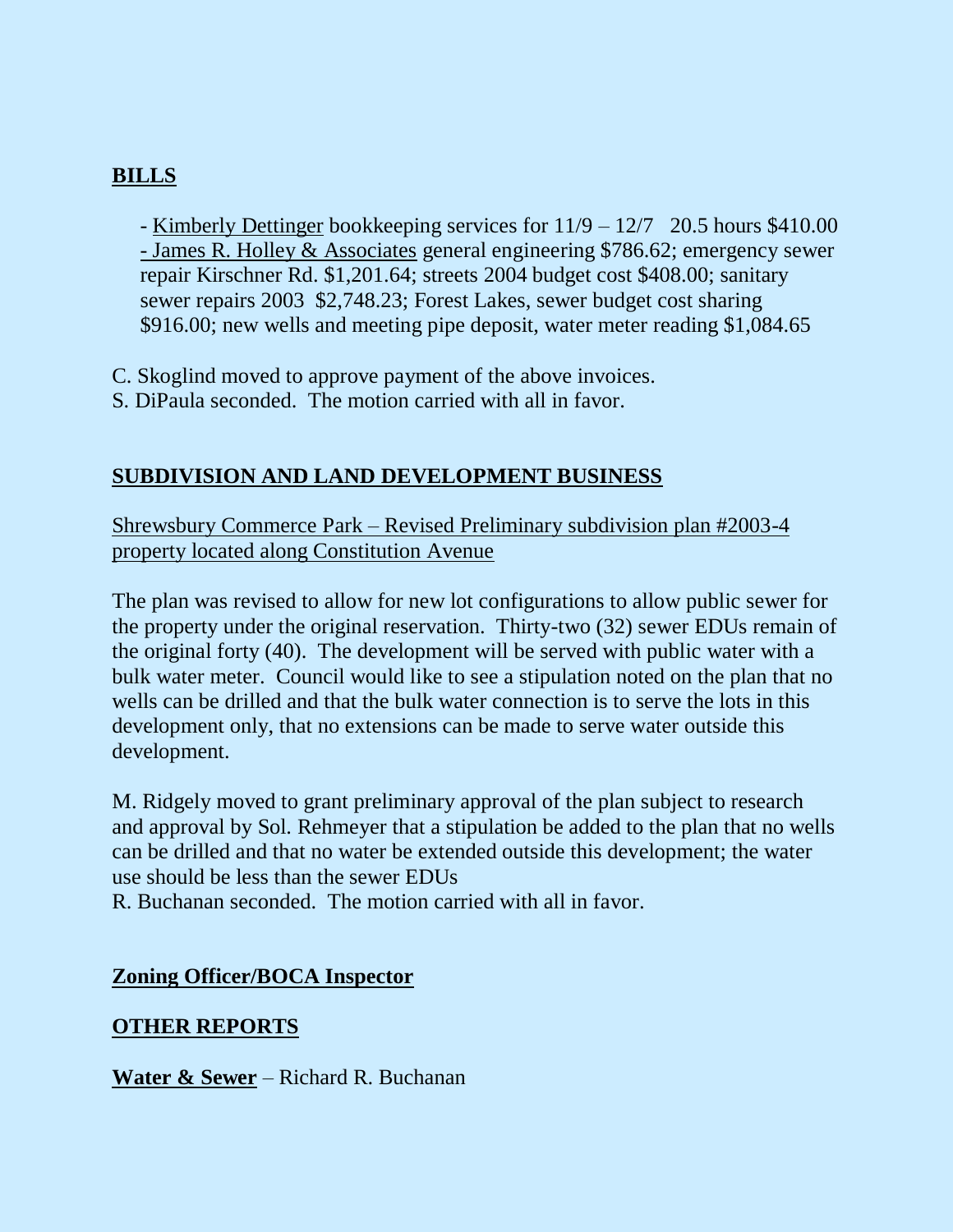#### Pumphouse Wells

The permitting is on hold after DEP decided they needed more time to review the springflow and a new engineer has been hired by DEP who wants to review the project. DEP also wants to review the 1946 permit for the 105,000 GPD for the springs. The Susquehanna River Basin Commission will approve the wells at 72,000 GPD which is short of our 93,700 GPD request. Spring 3 is producing 20,000 GPD. The permit would require the Borough to monitor the stream flow and not allow the stream to drop to less than 45 gallons per minute. If the stream flow would drop below 45 gallons per minute, we'd have to reduce the wells' pumping amounts. We will monitor the stream flow to see if we can increase the wells' permitted capacity. The study would prove to the SRBC that the stream flow is adequate and the wells should be allowed to obtain the production goal of 93,700 GPD. R. Buchanan is trying to set up a meeting with the DEP and the SRBC to try to get these issues resolved. The additional testing requested by DEP will cost Tom Simmons, the developer, possibly another \$60,000.00. It was the consensus of Council to not drop spring 3 and to insist on a joint meeting with DEP, SRBC, Paul Miller, the respective attorneys and engineers and elected representatives.

#### Water & Sewer Rates

The ordinances will be adopted at the December 17 meeting after the rate calculation method is clarified.

#### Kirschner Rd. Sewer Repairs

Last month, one sewer repair was approved in the amount of \$33,870.00. The two additional repairs will cost approximately \$22,000. These repairs will probably have to be done next year because of the weather.

#### Touch Read Unit

Another touch read unit will have to be purchased at a price of \$16,000.00.

#### Radio Read Meters

To upgrade the existing meters to be able to read them from a transmitter will cost an additional \$130.00 per meter for a total cost of \$285.00 per new customer. All new customers will have the new meters in 2004. The new meters will slowly be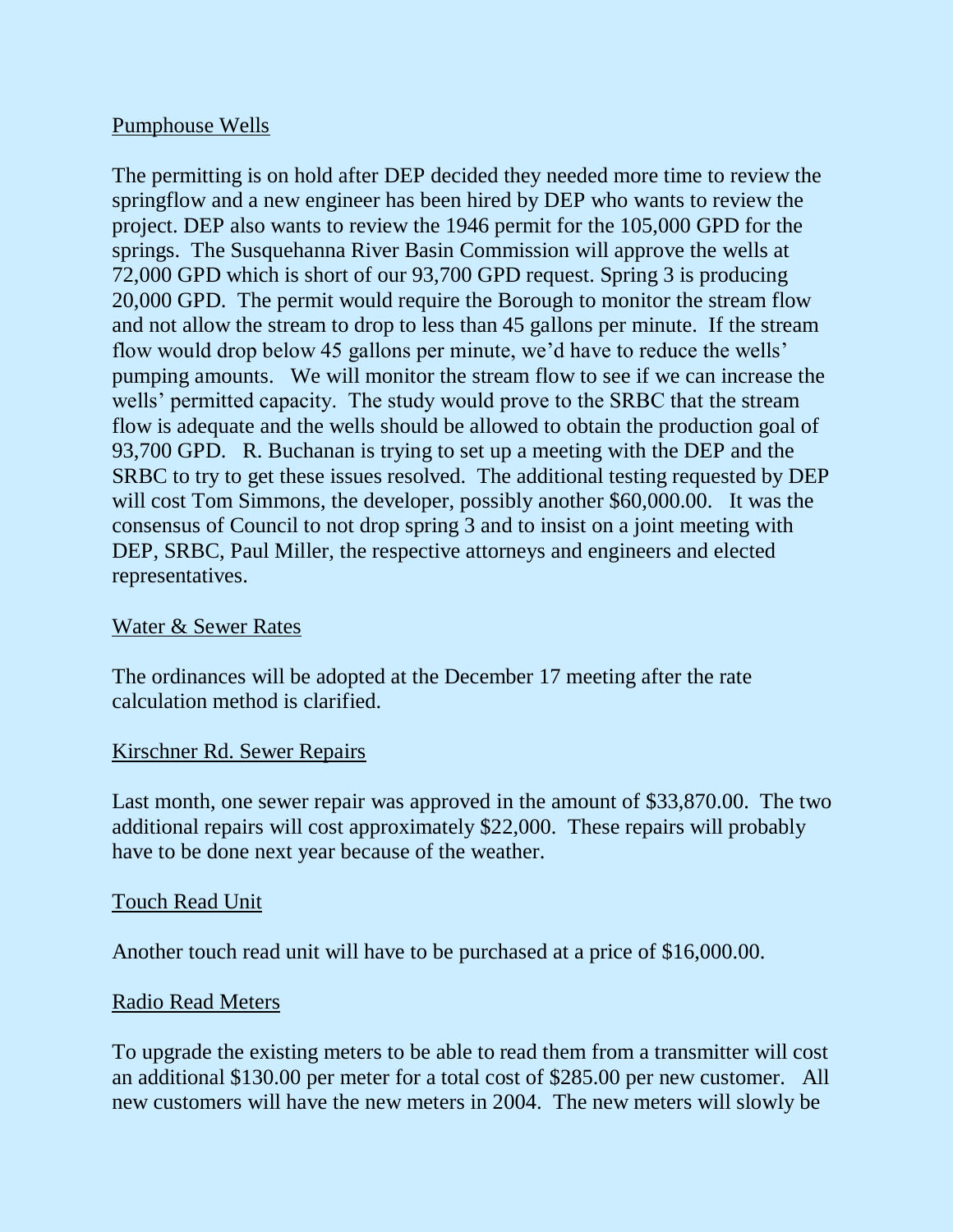phased in for current customers starting with meter pits and hard-to-read customers. The reading time will be cut from one week to four hours.

#### **Greasetraps**

All greasetraps connected to the sewer system were inspected and there were three restaurants that did not cooperate. B. Sweitzer will contact the property owners.

## **Public Roads & Lighting** – Christopher M. Skoglind

#### Storm Drains

B. Sweitzer is checking with New Freedom to use their vactor truck with the work being done next year.

## **Public Lands & Buildings and Finance** – Michael W. Ridgely

#### Offer on Land Purchase

The offer for the land purchase will go out in tomorrow's mail.

#### Year-end Meeting

M. Ridgely stated he will not be at the December 17 meeting, but the final budget is ready for adoption.

## **ENGINEER'S REPORT**

## Exit 4 Upgrade

Eng. Holley attended a meeting on the proposed upgrade for exit 4. The proposal is for a northbound I-83 exit ramp to be relocated just west of the True Value on Route 851 at Wolfe Road. Beside this ramp will be a northbound entrance ramp that will loop around for motorists to head northbound on I-83. This will eliminate motorists that are eastbound on Route 851 to make a left-turn like they do now to go northbound on I-83. Trucks exiting from the gas stations will now make a right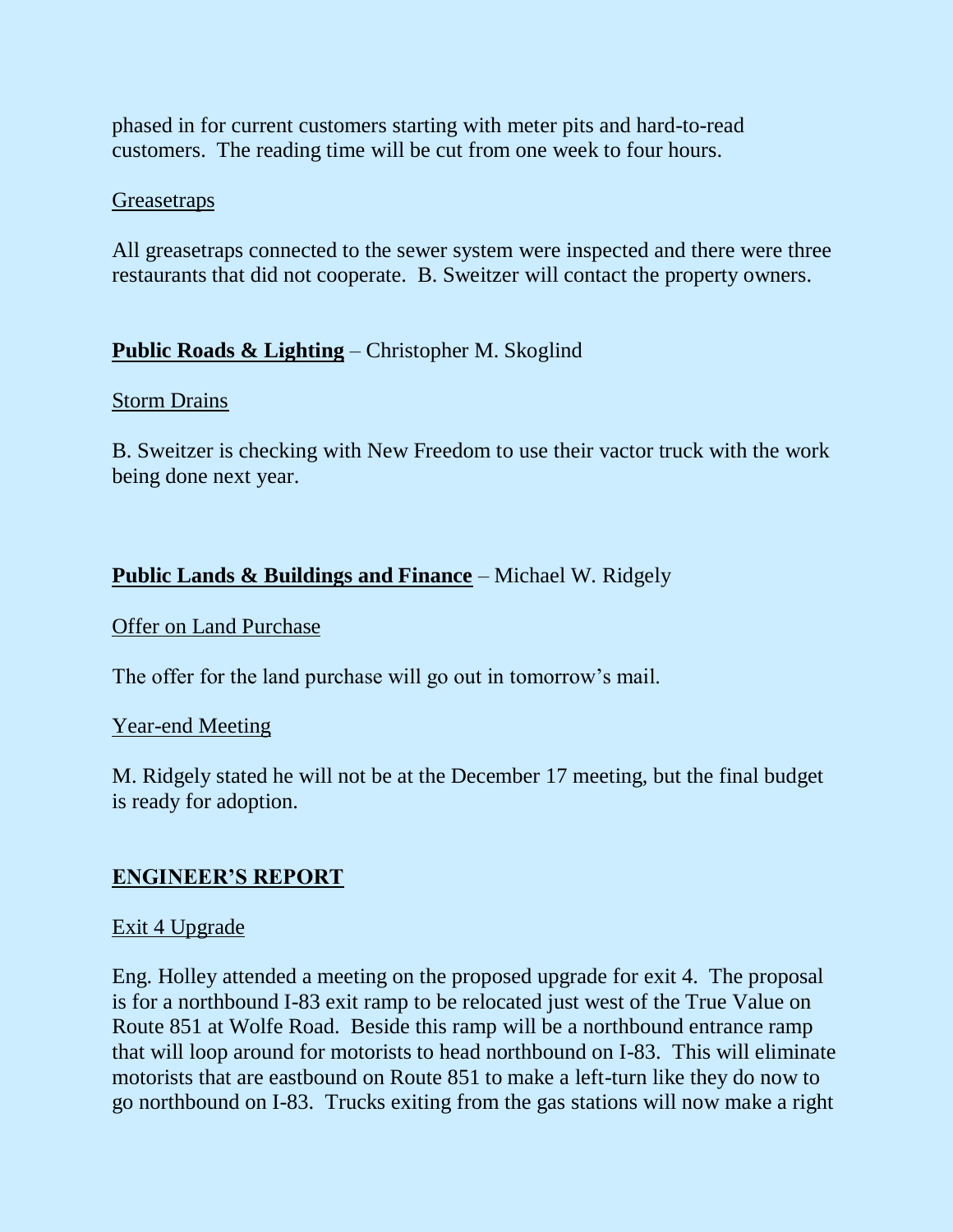to get on the northbound entrance ramp of I-83. The ramps will all be widened and the bridge will be widened to about 62 feet and raised about a foot. The bridge over Mt. Airy Road will also be raised. There was only one meeting held to discuss the problem at this exit. The next meeting is on January 9 to present additional information.

## Timing of Traffic Light at Mt. Airy Road and Route 851

M. Ridgely stated that at certain times, traffic is backed up on Mt. Airy Road waiting to make a left turn at Route 851.

The Secretary was asked to send a letter to PennDOT asking that this intersection be looked at in the morning between 7:30 and 9:00.

#### Lisburn Avenue Driveway Problem

Eng. Holley stated the property owner is happy with the work the Public Works Department did at the end of his driveway.

#### Southern Farms Sewer Work

Eng. Holley asked B. Sweitzer if he was present when the lateral connections were made and the answer was yes but he has not done any televised inspections on the bursting work.

## **SOLICITOR'S REPORT**

#### Year-end Tax Ordinances

The ordinances are ready for adoption at next week's meeting.

#### Agreement for Refuse and Recyclable Collection

The agreement was executed and a copy will be sent to Penn Waste.

Jacobson Zoning Hearing Decision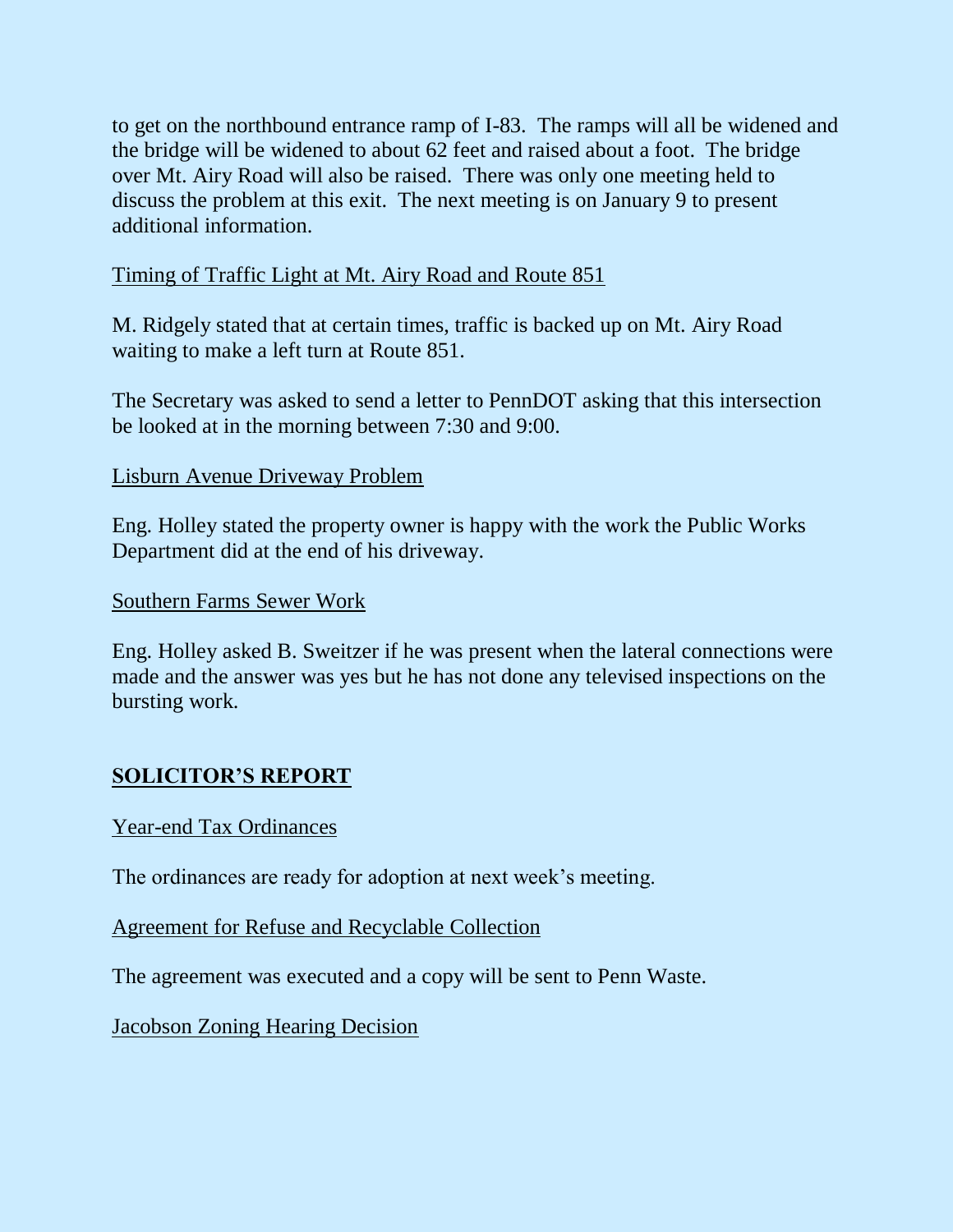The request was granted with a condition the applicant pay all fees connected with the hearing. Sol. Rehmeyer will respond to the Zoning Hearing Board that the Borough is satisfied with the decision.

## Grim's Glass & Plastics

We are still waiting for Judge Snyder to issue a decision on the land use appeal from the Zoning Hearing Board.

## Freedom Systems

Sol. Rehmeyer is contacting the person in charge of the State contract for computer hardware for leverage in our claim. A demand for arbitration has been prepared.

#### 127 Raypaula Drive

An inspection of the property indicated the tenants have moved out and repairs are being made in hopes of selling the property. Sol. Rehmeyer is researching a better definition of a single family home.

#### Cable Franchise Agreement

A meeting was held with Adelphia's general manager and information was received this date that has not been reviewed. Letters were sent in error by Adelphia informing customers to choose the option of service they wish. They are not ready to implement the new programming in this area.

## Swimming Pool Regulations – Zoning Ordinance Amendment

York County Planning Commission's response has been received and Sol. Rehmeyer prepared an ordinance that will be adopted at the January 5 meeting.

## **Public Safety, Welfare and Personnel** – Salvatore A. DiPaula, Jr.

**Secretary's Report** – Cindy L. Bosley

Tree Lighting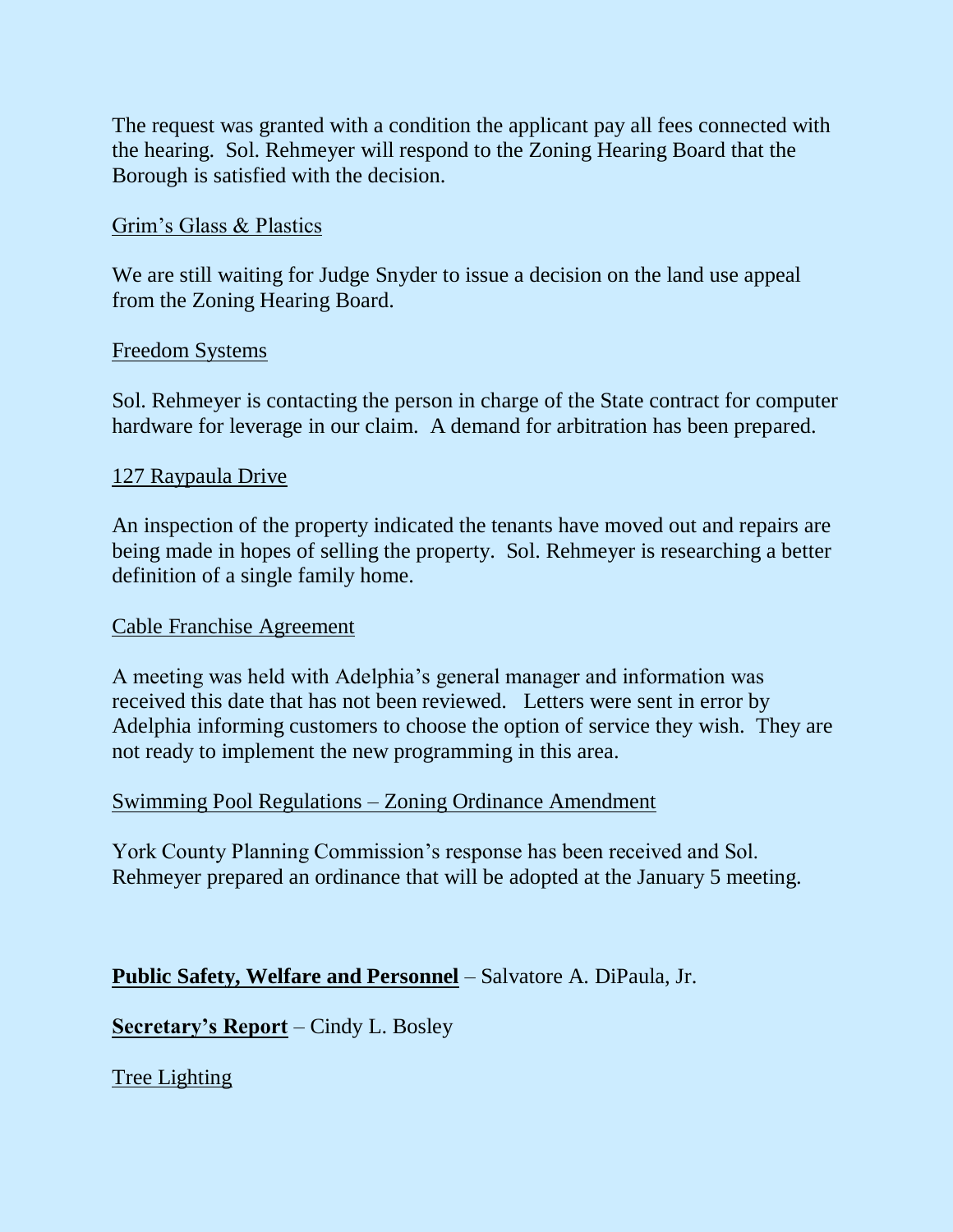Do we want to make a donation to Boy Scout Troop 90 for serving the refreshments?

A donation in the amount of \$100.00 will be sent.

Holiday Schedule

Council gave permission to close the Borough office and the Public Works Department for the Friday after Christmas and New Years.

**York Area Tax Bureau** – Frederick C. Noble

#### **Recreation Board/Regional Recreation** – Frederick C. Noble

Regional Recreation Board Vacancy

We still need to find a replacement for Anna Walters. Andy Bobbee has resigned, also. Notification will be sent to Mr. Bobbee that the Borough would like him to schedule the ballfields next year.

#### **Planning Commission/Regional Planning Commission**

## **Southern Regional Police** – Richard R. Buchanan

Buck stated the police are issuing a lot of citations at the new Giant entrance for traffic violations. No arbitration will be needed for contract negotiations. Glen Rock Borough has sent a letter stating their option to withdraw because of rising costs. They are not withdrawing at this point. Next year, a committee will review the funding formula. Codorus Township agreed to pay their share of the DARE cost and Shrewsbury Township is waiting to hear back from Buck.

## **UNFINISHED BUSINESS**

Intergovernmental Cooperation Agreement for Mutual Aid